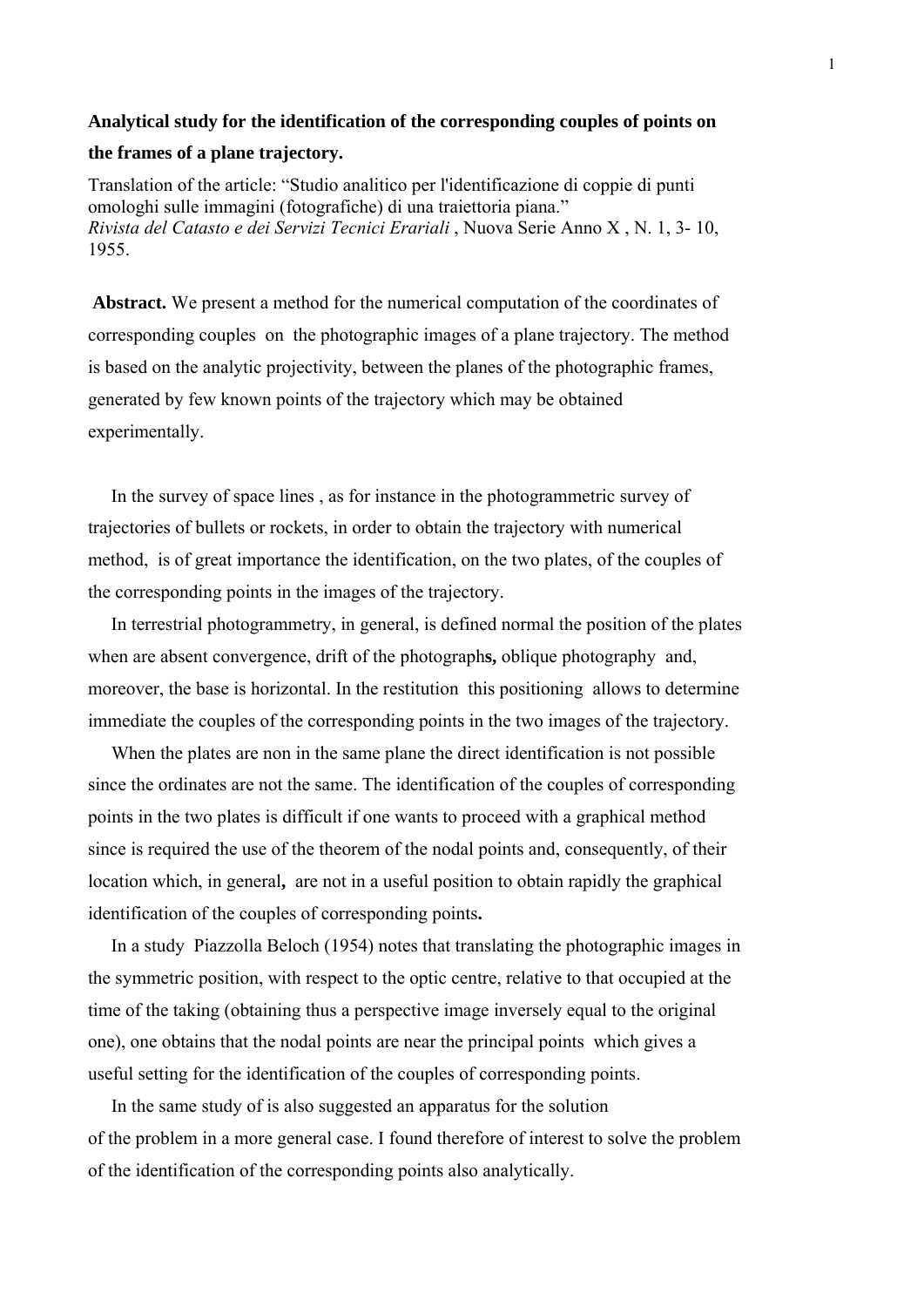We first note that the graphical methods cannot give an analytical solution except when we know the equations of the image curves in the plates in given coordinate systems, which is difficult to obtain. The scope of this research is precisely to overcome this obstacle which is present when one wants to give an analytical treatment to the graphical procedures of restitution.

 The method suggested here consists in finding the projectivity relation between the planes of the images through the plane of the trajectory avoiding thus the need of the equations of the images of the trajectory in the plates.

 In order to obtain the equations of the projective correspondence in a simple manner it is useful to discuss the following theoretical simpler but more general problem..

1. We begin considering the problem between two straight lines. Let *r* and *r'* be non coplanar straight lines as shown in figure 1, and let *t* and *t'* linear coordinates in *r* and *r'* with

 $t' = (\alpha t + \beta) / (\gamma t + \delta)$ 

the equation of a projectivity  $\Sigma$  relating r and r'. Let also  $P(X, Y, Z)$  and  $P'(X', Y', Z')$ two generic points in space where a Cartesian system  $O(x,y,z)$  is introduced. Let us now project *r* and *r'* from *P* and *P'* respectively associating the straight lines which project points of *r* and *r'* corresponding in  $\Sigma$ ; we obtain two sets of projective straight lines.

If *s* is the straight line intersection of the planes *Pr* and *P'r'* and  $\overline{\Sigma}$  the projectivity generated by the sets of lines with centres *P* and *P'* respectively; the problem of determining the region of the couples *P* and *P'* for which  $\overline{\Sigma}$  is the identity, is identical to that of determining the couples P and P' for which the sets of straight lines with centres in P and P' are perspective. The problem is also identical to that in which if Q and Q' are two corresponding point in r and r' respectively the points *P, P', Q, Q'* are coplanar which suggests a very simple method for the solution.

 In fact assuming the straight line r as z axis in the Cartesian system, if  $x = at' + a'$ ,  $y = bt' + b'$ ,  $z = ct' + c'$ are the equations of the straight line r', the coplanarity of *P, P', Q, Q'* implies the following identity

$$
\begin{vmatrix} X & Y & Z & 1 \ X' & Y' & Z' & 1 \ a(\alpha t + \beta)/(\gamma t + \delta) + a' & b(\alpha t + \beta)/(\gamma t + \delta) + b' & c(\alpha t + \beta)/(\gamma t + \delta) + c' & 1 \ 0 & 0 & t & 1 \end{vmatrix} = 0
$$
 (1)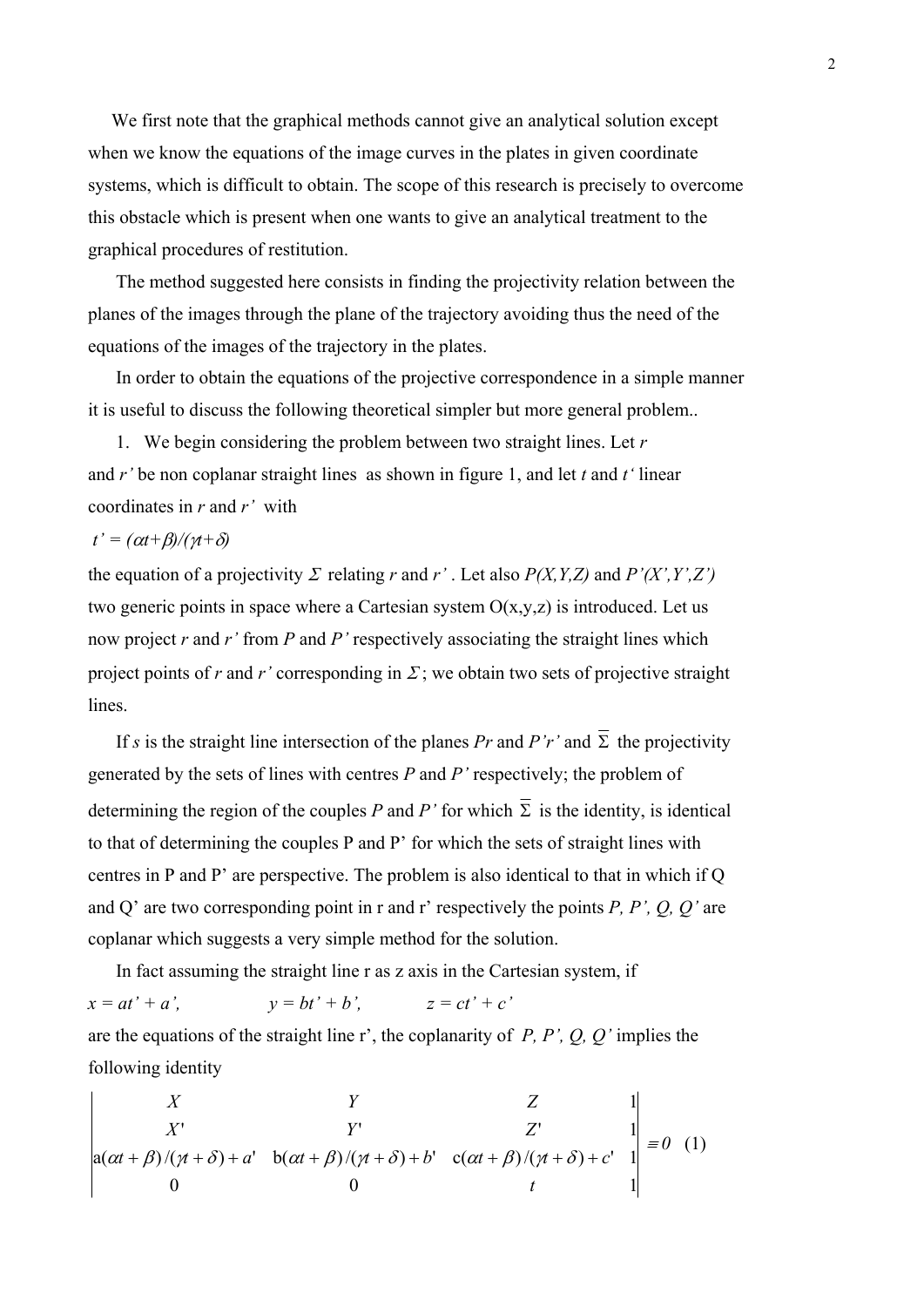The equation (1) is an identity with respect to *t.* From the identity (1) we obtain the following 3 equations

$$
\gamma(X'Y-XY') + (ba+b'\gamma)(X-X') + (a\alpha+a'\gamma)(Y'-Y) = 0
$$
  
(ca+c'\gamma-\delta)(XY'-X'Y) + (b\alpha+b'\gamma)(X'Z-XZ') + (b\beta+b'\delta)(X-X') +  
+(a\alpha+a'\gamma)(YZ'-Y'Z) + (a\beta+a'\delta)(Y'-Y) = 0  
(c\beta+c'\delta)((XY'-X'Y) + (b\beta+b'\delta)(X'Z-XZ') + (c\beta+c'\delta)(YZ'-Y'Z) = 0

which are the conditions on the coordinated of P and P' for the coplanarity with the generic couple Q and Q', or for  $\overline{\Sigma}$  to be an identity or, finally, to obtain that the two sets of straight lines with centres in P and P' respectively be perspective..

 We see thus that the equations (2) define a birational cubic transformation of the space in itselfsuch that when one of the centres of projection is given the other is uniquely determined. Moreover it is easily seen that the transformation has the characteristic of an involution and that exist  $\infty^3$  couples of points which satisfy the conditions of the problem.

2. For the future developments it is useful to consider the inverse problem of the previously considered one, that is to determine the projectivity between *r* and *r'* when are known the positions of *r, r', P,* and P'.. In this case the unknown of the problem are  $\alpha$ ,  $\beta$ ,  $\gamma$ ,  $\delta$  and the equations (2), which are linear and homogeneous in  $\alpha$ ,  $\beta$ ,  $\gamma$ ,  $\delta$  give the solution. In turn  $\alpha$ ,  $\beta$ ,  $\gamma$ ,  $\delta$  determine the projectivity between r and r', that is the couple of corresponding points in the two straight lines.

 This method may be generalized to the case when *r* and *r'* are plane curves projection of a given plane curve, and the following discussion allows to obtain the solution of this problem when the two plane curves are not given by means of equations but graphically which will also allow to obtain the solution with simpler algebra.

3. The problem set in the section 1 for two straight lines may be extended to two planes in the following manner. Let *p* and *p'* be two planes (see figure 2) *P(X,Y,Z)* and *P'(X',Y',Z'*) two generic points off the two planes whose points are corresponding in a projectivity  $\Lambda$ ; we will determine the couple *P* and *P'* such that for any couple *Q* and  $Q'$ , in *p* and *p'*, corresponding in the projectivity  $\Lambda$ , the four points *P*, *P'*, *Q*, *Q'* are coplanar. We will proceed as previously when discussing the analogous problem for the stright lines previously discussed.

 Let us then assume that the plane *p* is the *xy* plane of the Cartesian system, let  $X = au' + a'v' + a' = x(u',v')$  $Y = bu'+bv'+b' = y(u',v')$  (3)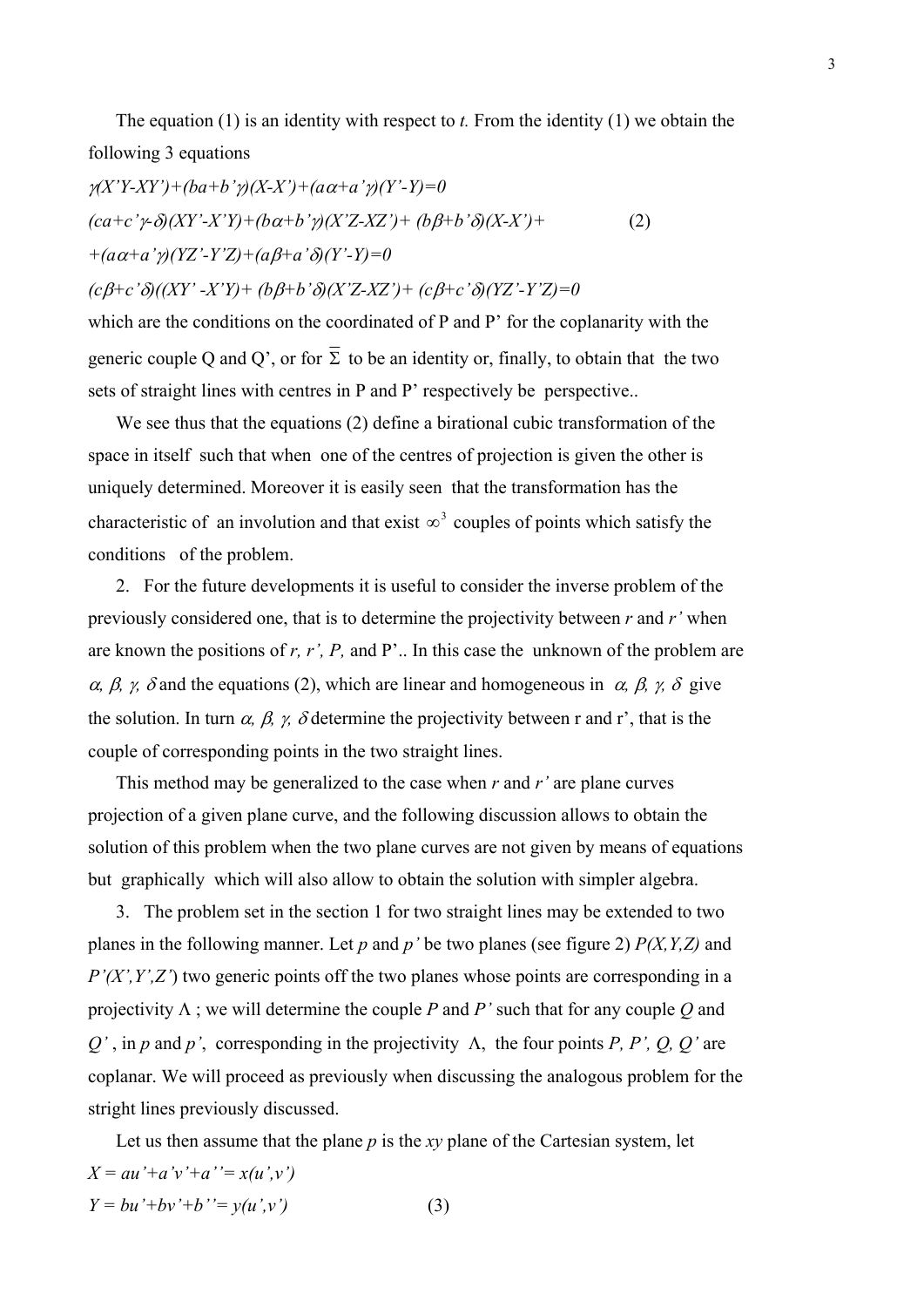$$
Z = cu' + c'v' + c' = z(u',v')
$$

be the parametric equations of the plane *p'* and let

$$
u'=(\alpha u+\alpha' v+\alpha'')/(\gamma u+\gamma' v+\gamma'')
$$
  

$$
v'=(\beta u+\beta' v+\beta'')/(\gamma u+\gamma' v+\gamma'')
$$
 (4)

be the equations of the projective correspondence between the plane *p* and *p'* where  $u, v, u'$  and  $v'$  are Cartesian coordinates in the planes *p* and *p'* with  $u, v$  such that the *x* and *y* axes coincide with the u and v axes respectively.

 The conditions that the points *P, P', Q, Q'* be coplanar (that is the sets of straight lines through *P* and *P'*, obtained projecting the corresponding points of *p* and *p'*, be a perspectivity) may be written

$$
\begin{vmatrix} X & Y & Z & 1 \ X' & Y' & Z' & 1 \ x(u',v') & y(u',v') & z(u',v') & 1 \ 0 & 0 & t & 1 \end{vmatrix} = 0
$$
 (5)

where the coordinates of *Q* and *Q'* are as  $Q(u,v,0)$ ,  $Q'(x(u',v'),y(u',v'),z(u',v'))$ .

We exclude the case when  $p$  and  $p'$  are parallel and assume the reference systems such that the *x* axis and the *u'* axis be parallel to the line of intersection of the planes *p* and *p*' (as in figure 2); then in equations (3)  $x = u'$  and *y* and *z* depend only on *v*' as follows

$$
x = v'
$$
  
\n
$$
y = b'v' + b''
$$
  
\n
$$
x = c'v' + c''
$$
\n(3')

which imply that the identity (5) may be written as

$$
\begin{vmatrix}\nX & Y & Z \\
X' & Y' & Z' \\
(\alpha u + \alpha' v + \alpha'') / (\gamma u + \gamma' v + \gamma'') & b' (\beta u + \beta' v + \beta'') / (\gamma u + \gamma' v + \gamma'') + b'' & c' (\beta u + \beta' v + \beta'') / (\gamma u + \gamma' v + \gamma'') + c \\
u & v & 0\n\end{vmatrix}
$$
\n
$$
= 0 \quad (5')
$$

where now the identity is meant for the variables u and v.

 Subtracting the last row from the first three and expanding with the elements of the last column, the matrix (5') is reduced to the following one

$$
\begin{vmatrix} X - u & X' - u & \alpha u + \alpha' v + \alpha'' - u(\gamma u + \gamma' v + \gamma'') \\ Y - v & Y' - v & b'(\beta u + \beta' v + \beta'') + (b'' - u)(\gamma u + \gamma' v + \gamma'') \\ Z & Z' & c'(\beta u + \beta' v + \beta'') + c''(\gamma u + \gamma' v + \gamma'') \end{vmatrix} \equiv 0
$$
 (5'')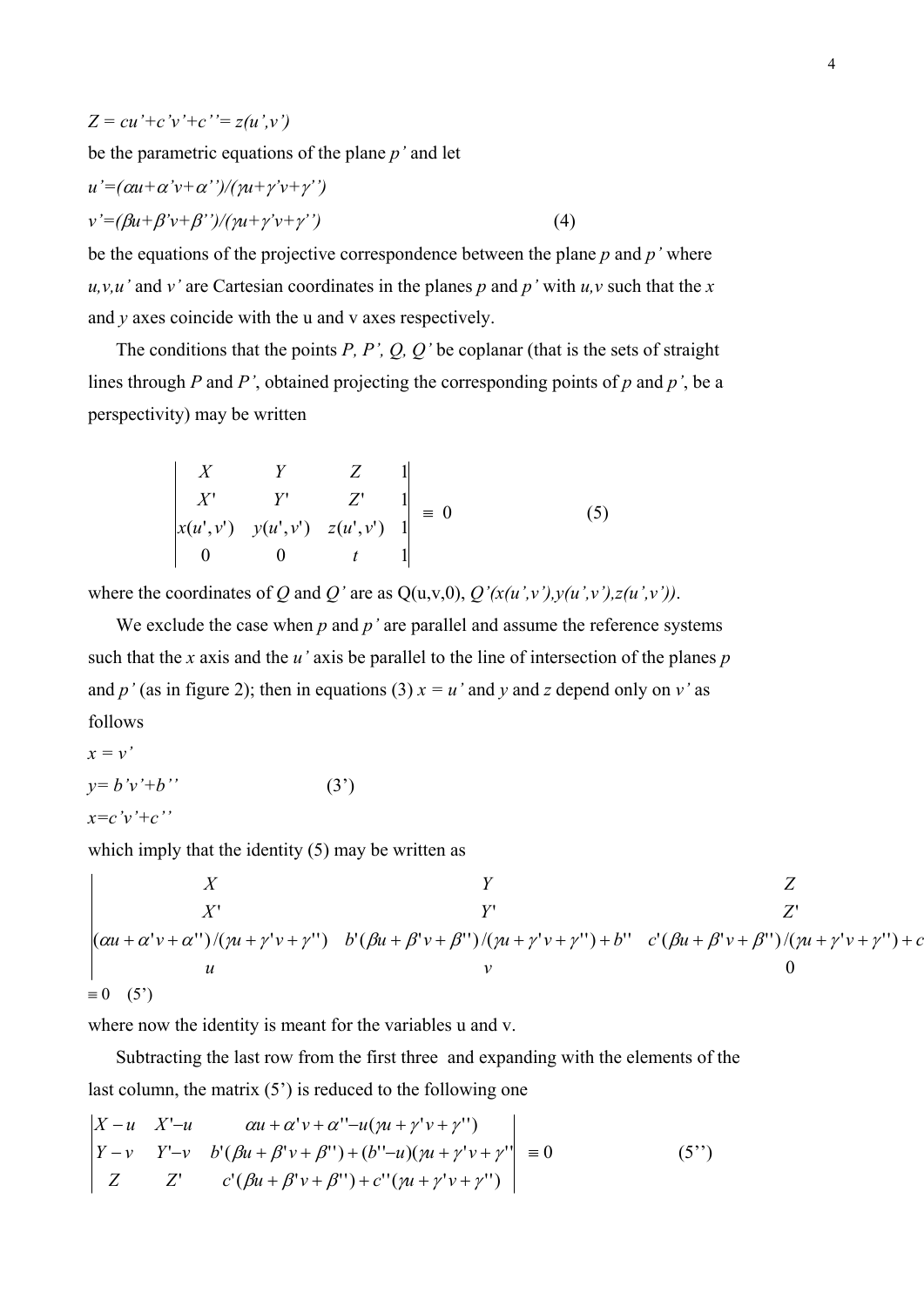In order to satisfy the identity  $(5'')$  for all couples  $u$ ,  $v$ , must be nil all coefficients of *u, v, uv, u<sup>2</sup>, v<sup>2</sup>* and the constant term, which give the following equations

 $(c' \beta + c' \gamma)(Y-Y') - (b' \beta + b' \gamma)(Z-Z') + \gamma (ZY' - Z'Y) = 0$  $(c' \beta' + c'' \gamma') (X-X') + \alpha' (Z-Z') + \gamma' (Z'Y-ZY') = 0$  $(c' \beta + c'')\gamma(X'-X) - (c' \beta' + c'')\gamma'(Y-Y') + \alpha'(Z-Z') + \gamma(Z'X-ZX') +$  $(Z'-Z)(\bar{b}B'+b''\gamma')+\gamma'(ZY'-Z'Y)=0$ 

 $(c'_{i}\beta'' + c''_{i}\gamma'')$  $(Y-Y')$ - $(b'\beta'' + b''\gamma')$  $(Z'-Z)$  +)+ $(\alpha - \gamma'')$  $(Z'Y-ZY')$ + *+(c'+c'')(XY'-X'Y)+(b'+b'')(ZX'-Z'X) = 0* 

 $(c' \beta'' + c'' \gamma'') (X' - X) + \alpha'' (Z - Z') + \alpha' (Z' Y - Z Y') + (c' \beta' + c'' \gamma'') (XY' - X' Y) + (6)$ *(b'''+b'''-'')(ZX'-Z'X)=0* 

 $\alpha'$ '(Z'Y-ZY')+(c' $\beta'$ '+c'' $\gamma'$ ')(XY'-X'Y)+(b' $\beta'$ '+b'' $\gamma'$ ')(ZX'-Z'X)=0

We note that the 6 equations of system (6) are not independent and are equivalent to five equations as we show in the following. To this purpose let us consider the inverse problem; that is given  $p$ ,  $p'$ ,  $P$  and  $P'$  find the equations of the projectivity  $\Omega$  between *p* and *p*' such that a generic couple of points *Q* and *Q*', corresponding in  $\Omega$ , are coplanar with *P* and *P', Q, Q'* for all couples *Q,Q'*. Projectivities of such type may be obtained projecting over *p* and *p* ' from *P* and *P* ' respectively the  $\infty^3$  planes of the space, then the system in which we consider  $\alpha$ ,  $\alpha'$ ,  $\alpha''$ ,  $\beta$ ,  $\beta'$ ,  $\beta''$ ,  $\gamma'$ ,  $\gamma''$  as unknown has at least  $\infty^3$  solutions. We may then conclude that since the system of 6 homogeneous equations (6) in the 9 unknowns  $\alpha$ ,  $\alpha'$ ,  $\alpha''$ ,  $\beta$ ,  $\beta'$ ,  $\beta''$ ,  $\gamma'$ ,  $\gamma'$  has at least  $\infty^3$ solutions, at most 5 equations are independent.

 We note that the space of the intersections of the couple of straight lines obtained projecting the corresponding points of *p* and *p'* from *P* and *P'* respectively is a developable surface where each straight line intersects all the others; this surface is therefore a plane. It is thus clear that the projectivities of the type  $\Omega$  are only those which one obtains projecting over p and p' from P and P' respectively the  $\infty^3$  planes of the space, which in turn implies that the 6 equations of system (6) are actually 5 independent equations.

We have thus established that the projectivities between the planes p and p' obtained projecting from *P* and *P'* respectively the  $\infty^3$  planes of the space have equations (4) whose coefficients satisfy equations (6). Given in an appropriate Cartesian system the planes  $p$  and  $p'$  and the points  $P$  and  $P'$ , the coefficients of the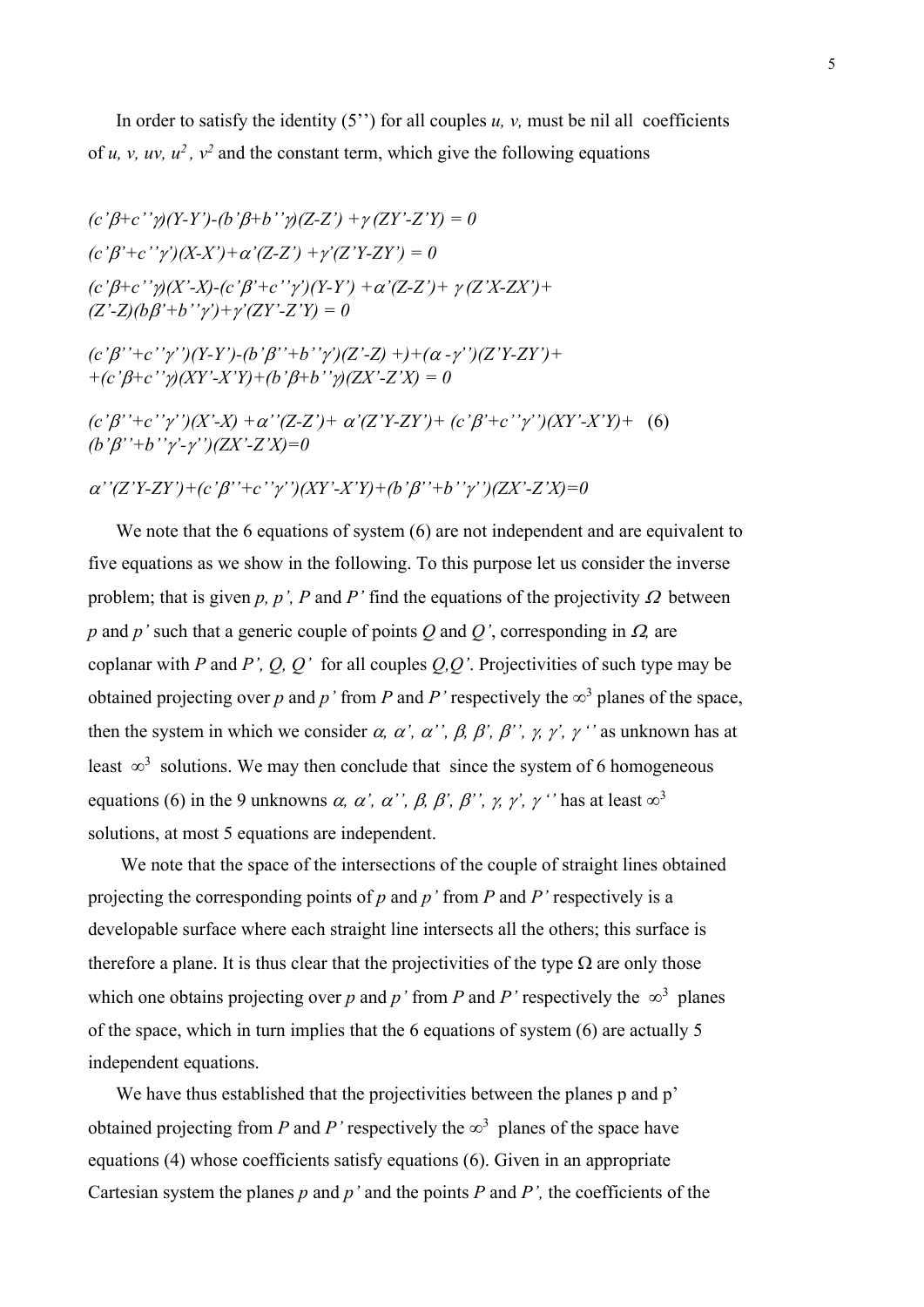equations of these projectivities are related by 5 independent homogeneous equations and is possible to express the 9 coefficients by means of 3 of them for instance  $\gamma$ ,  $\gamma'$ ,  $\gamma'$ . One obtains thus the equations (4) expressed in such form that the coefficients appearing in them depend linearly from  $\gamma$ ,  $\gamma'$ ,  $\gamma'$ .

4. Before proceeding to the computation which will lead to the determination of the correspondence between the planes *p* and *p'* few considerations are useful. It is clear that three couples of points on *p* and *p'* respectively which are projection from *P* and *P'* of three points located on a generic plane s, but not on a straight line, of the space determine uniquely a correspondence of the type  $\Omega$ .

 Moreover if we want to proceed to the numerical computation of the coefficients of such projectivity using these elements, it is sufficient to substitute in equations (4) (here all the coefficients are expressed as functions of  $\gamma$ ,  $\gamma'$ ,  $\gamma'$ ,  $\gamma'$ , the coordinates *u*, *v*, *u'*, *v'* of these three couples of corresponding points; we find thus 6 linear equations in the 3 unknowns  $\gamma$ ,  $\gamma'$ ,  $\gamma'$ . It is clear that only 3 of these 6 equations are independent; in fact, with reference with figure 3 we see that the couple *Q* and *Q'* cannot be given arbitrarily since, when we chose the couple  $Q$ ,  $Q'$  we must find the straight line  $Q_0 C_2$  (due to the nodal points theorem); thus fixing *Q* the point *Q'* depends on only one parameter. That is each point of a corresponding couple determines only one of the parameters  $\gamma$ ,  $\gamma'$ ,  $\gamma'$ and not 2 as it may seem when substituting the coordinates  $u$ ,  $v$ ,  $u'$ ,  $v'$  in the equations (4) (where the coefficients are all expressed as functions of  $\gamma$ ,  $\gamma'$ ,  $\gamma'$ ) finding two equations relating  $\gamma$ ,  $\gamma'$ ,  $\gamma'$ .

 It is thus clear that 3 couples of corresponding points on *p* and *p'* respectively, which are not on the same straight line) determine one and only one projectivity.

5. Going to the application assume that the planes *p* and *p'* are photographic plates and P and P' the objectives of the cameras where are set the plates, It is clear that if we take a picture of a plane trajectory and we have in the plates 3 couples of points resulting from 3 points on the trajectory we may assume to have a picture of the plane of the trajectory and with the 3 couples of the corresponding points single out the projectivity between the two plates. The by means of these 3 couples of corresponding points we may obtain all the couples of corresponding points which result from the same points of the trajectory considering them as corresponding point in the projectivity established between the plates.

 As an application of the results previously obtained let us consider the case when the cameras have the objective at the same elevation and, indicating with p and p' the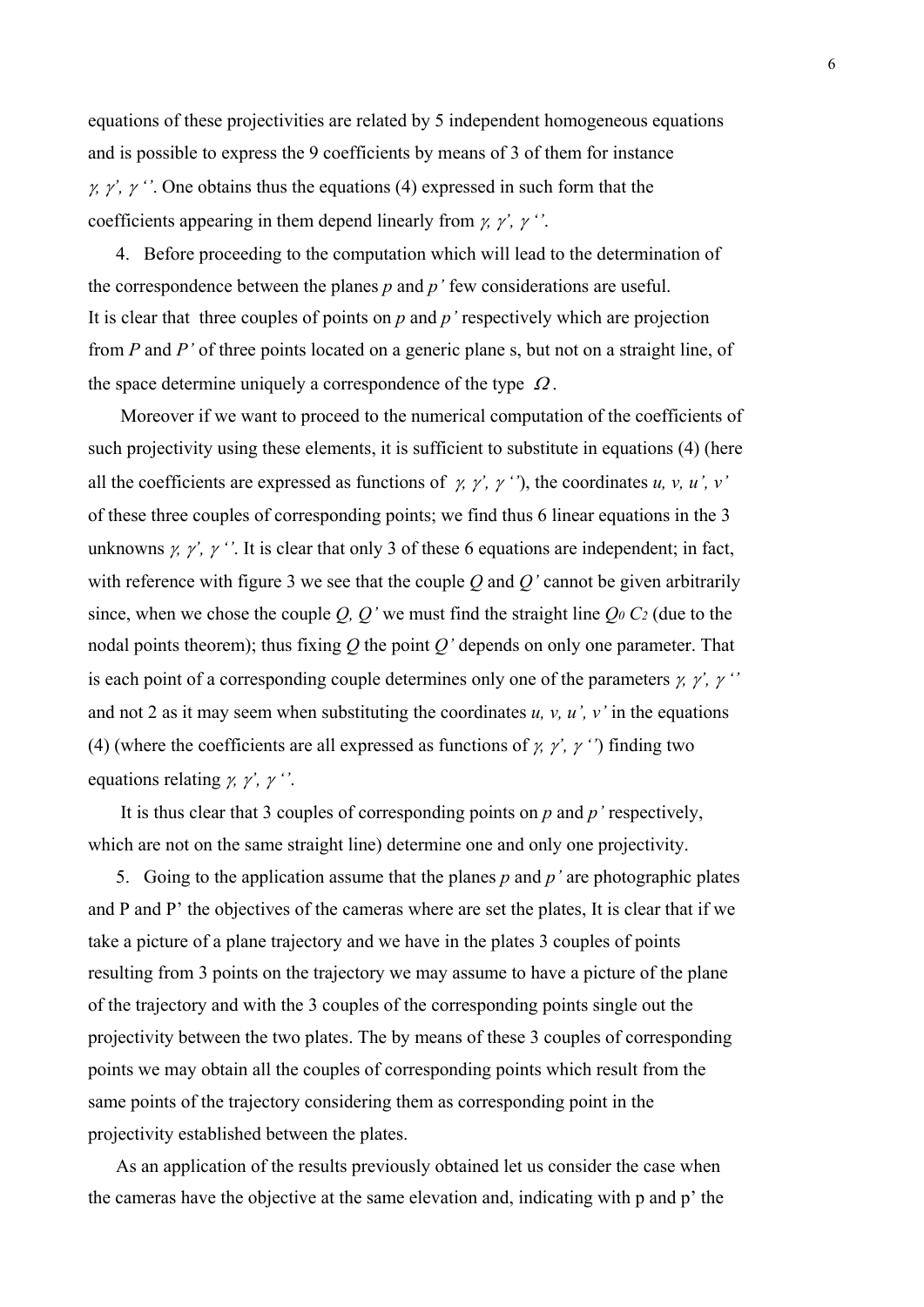plates and  $O_1$  and  $O_2$  the centres of projections, that is the centres of the objectives, assume the reference systems  $O(x, y, z)$ ; u, v, u', v' such that  $O<sub>l</sub>$  coincides with the first principal point of the first plate  $C_l$ ,  $x = u$ ,  $y = v$  and the origin of the system *u'*, v' coinciding with the principal point of the second plate  $C_2$  as shown in the figure 4.

Moreover let us indicate with  $d_1 = O_1 C_1 = O_2 C_2$  the principal distances, with  $\omega$  the angle *p'y,* with g the angle *p'z* and *b1, b2* the angles, reduced to the horizon of the planes *p* and *p'*. It is seen that

$$
g = 90^{\circ} - \omega = 90^{\circ} - 180^{\circ} + (b_1 + b_2) = -90^{\circ} + (b_1 + b_2)
$$
 (7)

and the coefficients of the equations (3') are

$$
b' = -cos(b_1 + b_2) \qquad b'' = y_2 + d \sin (b_1 + b_2)
$$
  

$$
c' = \sin (b_1 + b_2) \qquad c'' = z_2 - d \cos (b_1 + b_2)
$$
 (8)

 Indicating with *0, y2 , z2* the coordinates of *O1* and with *0, 0, d* those of *O2* the equation (5') becomes

$$
\begin{vmatrix}\n0 & 0 & d & 1 \\
0 & y_2 & 1 \\
\frac{(au + \alpha'v + \alpha'')}{(\gamma u + \gamma'v + \gamma'')} & \frac{b'(\beta u + \beta'v + \beta'')}{(\gamma u + \gamma'v + \gamma'')} + b'' & \frac{c'(\beta u + \beta'v + \beta'')}{(\gamma u + \gamma'v + \gamma'')} + c'' & 1 \\
u & v & 0 & 1\n\end{vmatrix} \equiv 0
$$
\n(9)

 Subtracting the first row form the others and expanding with the elements of the last column we find

$$
\begin{vmatrix}\n0 & \alpha u + \alpha' v + \alpha' & u \\
y_2 & b'(\beta u + \beta' v + \beta'') + b''(\gamma u + \gamma' v + \gamma'') & v \\
z_2 - d & c'(\beta u + \beta' v + \beta'') + (c'' - d)(\gamma u + \gamma' v + \gamma'') & -d\n\end{vmatrix} \equiv 0 \qquad (9')
$$

where the identity is with reference to the variables *u* and *v*. Expanding the determinant into an equation and setting to zero the coefficients of all coefficients of *u*, *v*, *uv*,  $u^2$ ,  $v^2$ and the constant term, we obtain the following system

$$
(d-z_2)(b'\beta+b''\gamma) + y_2 (c'\beta+c''\gamma) - y_2 d\gamma = 0
$$
  
\n
$$
(d-z_2)\alpha' = 0
$$
  
\n
$$
(d-z_2)(b'\beta'+b''\gamma-a) + y_2 (c'\beta'+c''\gamma') - y_2 d\gamma' = 0
$$
  
\n
$$
y_2 d\alpha + (d-z_2)(b'\beta''+b''\gamma'') + y_2 (c'\beta''+c''\gamma'') - y_2 d\gamma'' = 0
$$
  
\n
$$
(d-z_2)\alpha'' - y_2 d\alpha' = 0
$$
  
\n
$$
y_2 d\alpha'' = 0
$$
  
\n(10)

 To simplify the form of the solution we set *y 2 d = B*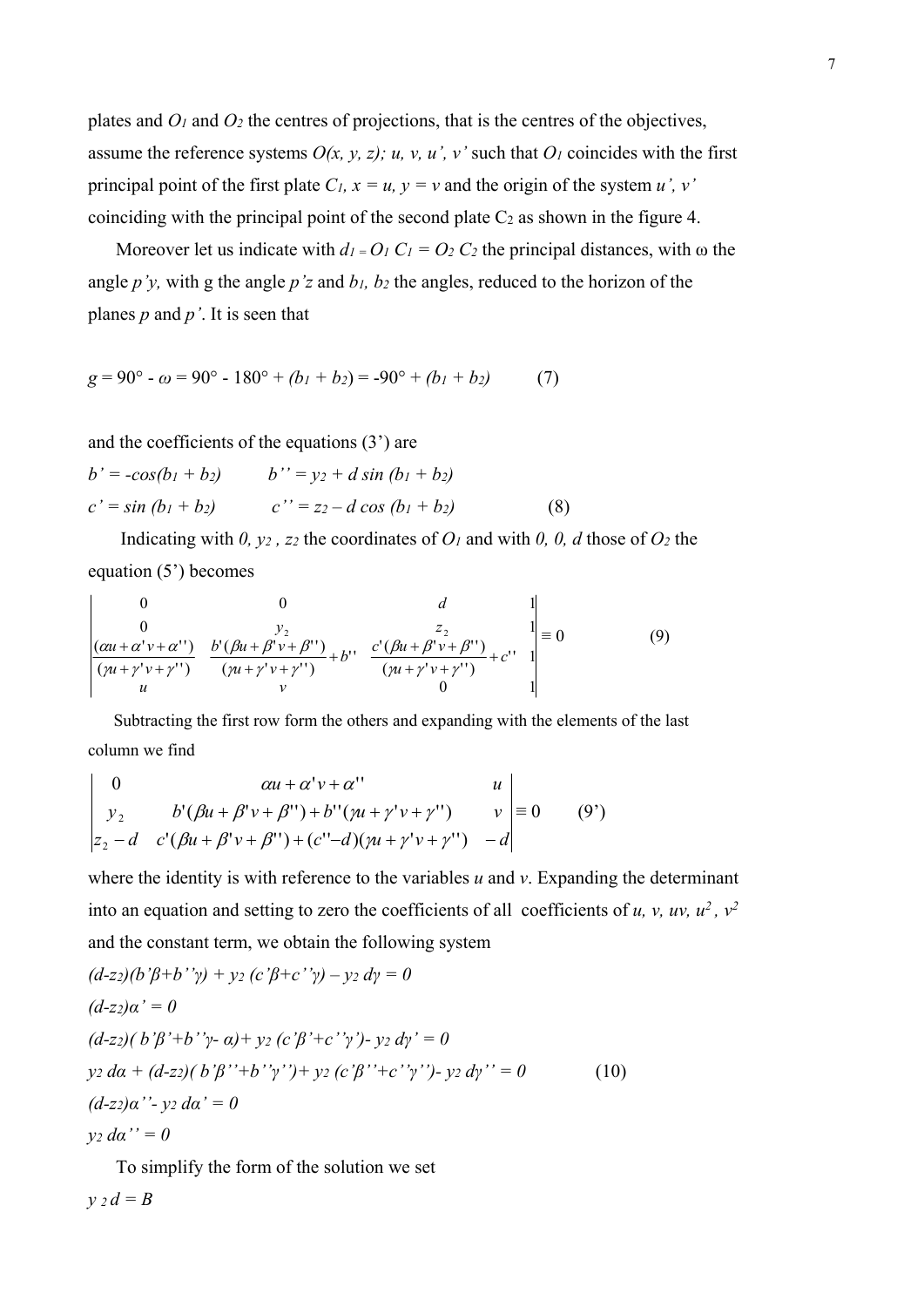$$
d - z = A
$$
\n
$$
(d-z) b' - yz c' = M
$$
\n
$$
(d-z) b'' + yz (c'' - d) = N
$$
\nand find\n
$$
B\alpha + M\beta' + N\gamma' = 0
$$
\n
$$
-A\alpha + M\beta' + N\gamma' = M
$$
\n
$$
M\beta + N\gamma = 0
$$
\n
$$
\alpha' = \alpha'' = 0
$$
\nand setting\n
$$
\alpha = 1
$$
\nwe find\n
$$
\beta'' = -(N\gamma'' + B)/M
$$
\n
$$
\beta' = -(N\gamma' + A)/M
$$
\n
$$
\beta = -N\gamma/M
$$
\n
$$
\alpha' = \alpha'' = 0
$$
\n(12)

 The result is that the projectivity between the planes *p* and *p'* which one obtains with takes of a generic plane is of the type:

$$
u = u'/(pu' + \gamma'v' + \gamma'')
$$
  

$$
v = I/M - (N\gamma u' + (A - N\gamma')v' - B - N\gamma)/(\gamma u' + \gamma'v' + \gamma'')
$$
 (13)

In equations (13) the coefficients *A, B, M, N,* obtained from equation (11) are determined by means of *d, y2, z2, b1 , b2* appearing in equation (8) which should be measured before the shooting. In order to determine  $\gamma$ ,  $\gamma'$ ,  $\gamma''$  one should have 3 couples of corresponding points on *p* and *p'* which result from 3 not aligned points of the plane of the trajectory.

 If the cameras are opened at the same time and closed at the same time the initial and end points of the trajectory give 2 couples of corresponding points. In order to obtain the third couple one may close the cameras at the same time for a very short interval which gives the third couple of points.

 Having obtained the 3 couples of corresponding points, substituting their coordinates

 In equations (13) which give the projectivity between *p* and *p'*, we find 6 equations, in the 3 unknowns  $\gamma$ ,  $\gamma'$ ,  $\gamma''$ , of which only 3 are independent. Considering that the measures are affected by errors one may use all six equations with the least square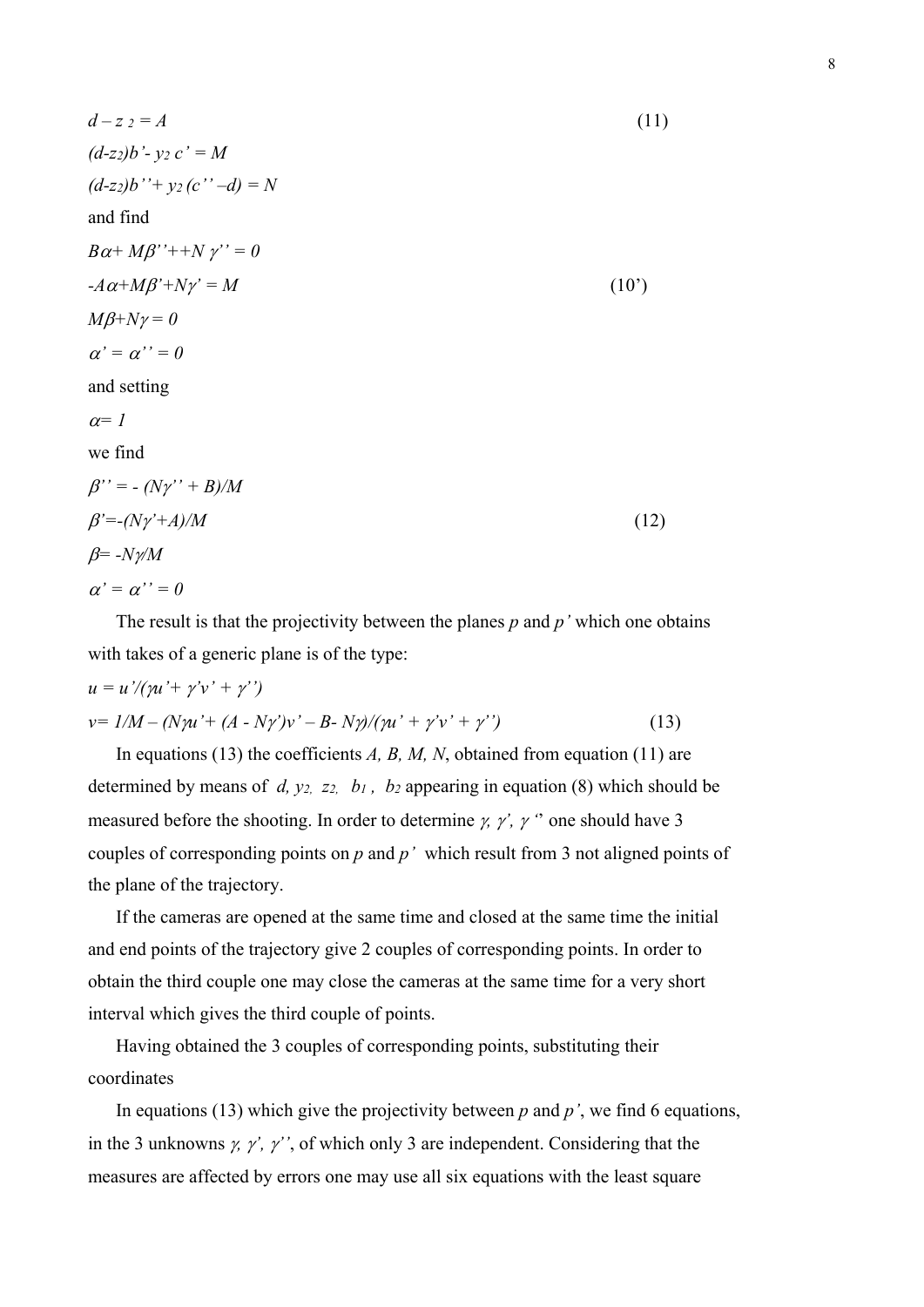method. Thus the coefficients  $\gamma$ ,  $\gamma'$ ,  $\gamma''$  and the equations of the projectivity (13) are determined and one may proceed to the determination of the couples of corresponding points in the frames.

## **References**

Piazzolla Beloch M., Identificazione strumentale dei coppie di punti omologhi sulle immagini di traiettorie di proiettili e missili, *Rivista del Catasto e dei Servizi Tecnici Erariali,* Nuova Serie, IX, 3, 1954.



Fig. 1. *Q* and *Q'* are corresponding points in the projectivity relating *r* and *r'*. When *Q* and *Q'* and the projecting points *P* and *P'* are coplanar the projectivity inferred on *s,* the intersection of the planes *Pr* and *P'r*', is a perspectivity.



Fig. 2. *Q(u,v)* and *Q'(u',v')* are corresponding points in the projectivity relating *p* and *p'*.